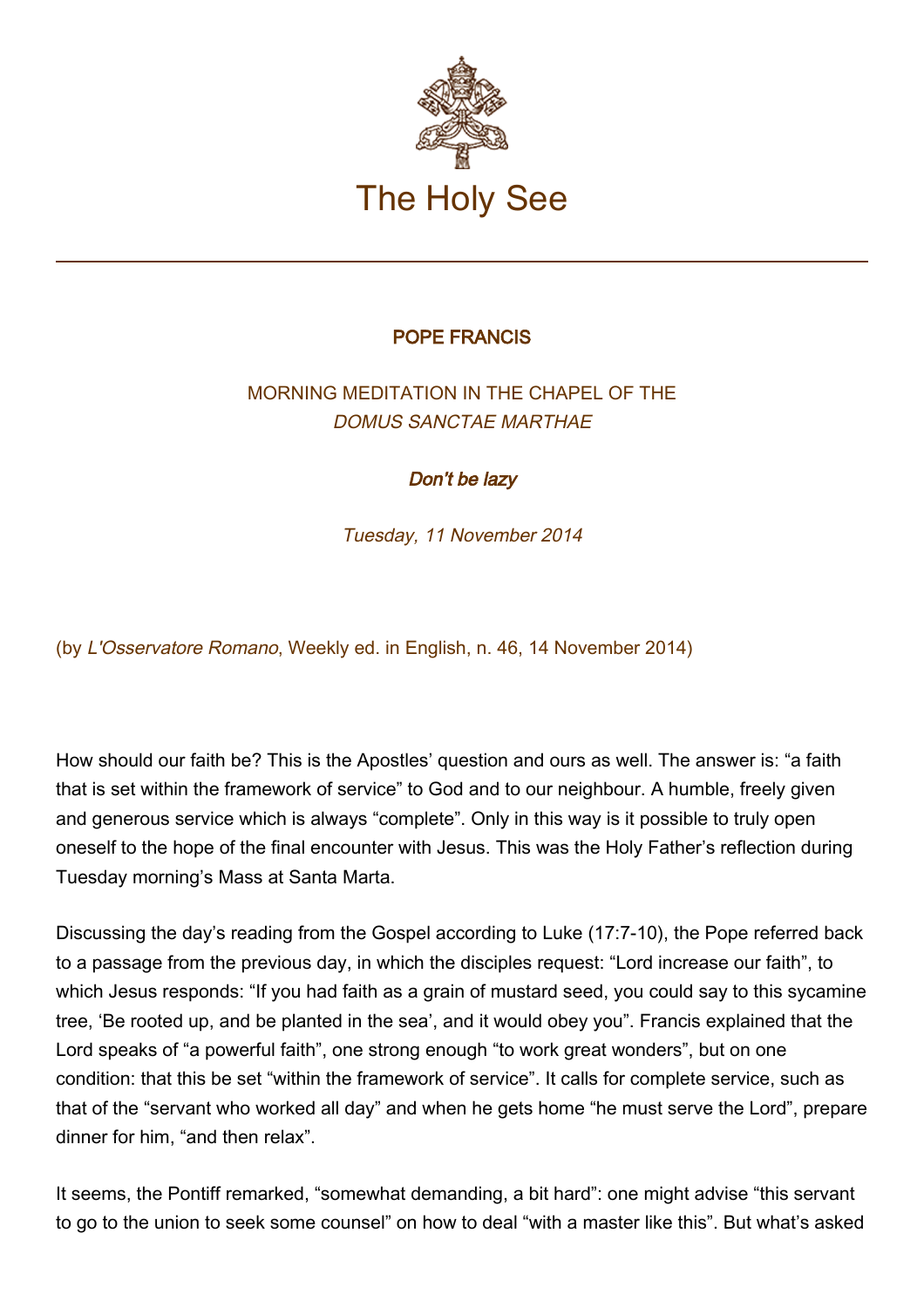for is "complete" service because it is the same that Jesus practised: "He led the way with this conduct of service; He is the servant; He presents himself as the servant, the one who came to serve and not to be served".

When set on the "path of service", faith "will work miracles". On the contrary, however, "a Christian who receives the gift of faith in Baptism, but then does not take it forth on the path of service, becomes a Christian without strength, unfruitful, a Christian for himself, to serve himself, to benefit himself. Although this Christian may go to heaven, the Pope said, "what a sad life!".

It happens, then, that "so many of the Lord's great things" are "wasted" because, as "the Lord clearly stated: service is exclusive", and one cannot serve two masters: God and wealth. In this regard the Pontiff recalled "at the time of the Prophet Elijah, the Israelites", who wanted to follow both Yaweh and Baal. Elijah said to them: "you are limping on both legs! Things cannot go on like this!". Because, Francis emphasized, "we need one Lord".

Pope Francis then went into the details of everyday life and the difficulties that a Christian has in putting the word of the Gospel into practice. "We can distance ourselves from this conduct of service", he said, mostly out of "laziness": we become "comfortable, as did those five inattentive maidens who were waiting for their bridegroom but without having enough oil in their lamps". Laziness renders "the heart lukewarm". Thus, out of convenience we are led to seek justifications: "If this one comes, or if that one knocks at the door, tell them I'm not home, because they're coming to ask a favour, and no, I don't want...". In other words, laziness "distances us from service and leads to convenience, to selfishness". And, the Pope commented, "so many Christians" are like this: "they are good, they go to Mass", but go "only so far" with regard to service. Yet, he underscored, "when I say service, I mean everything: service to God in adoration, in prayer, in praise", service "to our neighbour" and "service to the end". Jesus "is strong" about this and advises: "So you also, when you have done all that is commanded you, say, 'We are unworthy servants'". It is important that service be "freely given, without asking anything" in return.

The Pope continued to speak about another manner of moving away "from the conduct of service", which is that of "taking control of situations". This is what happened to the Apostles too, who moved the people away "so as not to disturb Jesus", but in reality it was also for their own comfort: that is, "they took control of the Lord's time, they took control of the Lord's power: they wanted it for their little group". Actually, "they took control of this conduct of service, turning it into a framework of power". This is explained, said Francis, "when among themselves, they discussed who was the greatest"; and "it is understood when the mother of James and John went to ask the Lord that one of her sons be prime minister and the other the minister of the economy, with all the power in hand". The same thing happens to Christians who "rather than servants" become "masters: masters of the faith, masters of the kingdom, masters of salvation. This happens, it is a temptation for all Christians".